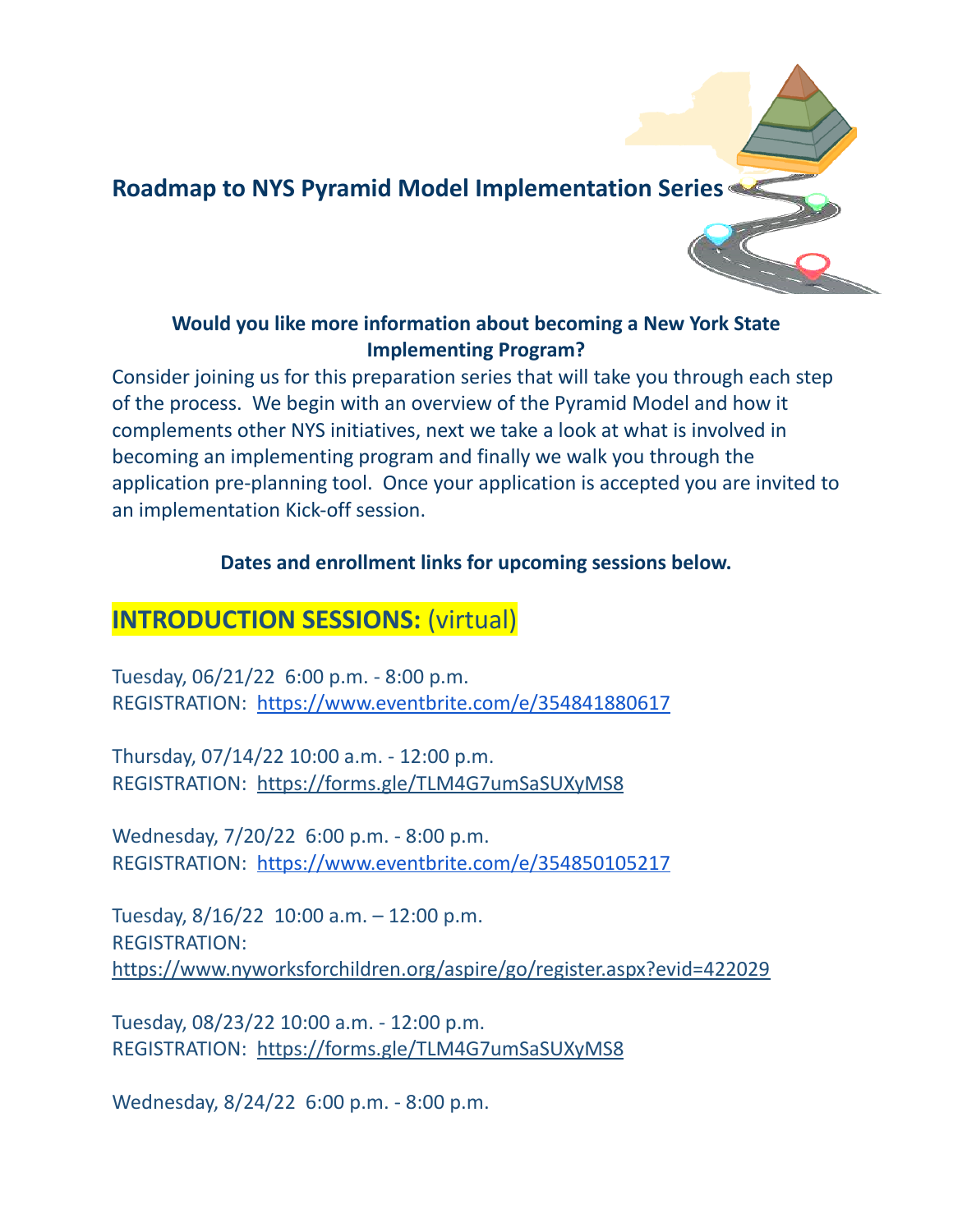REGISTRATION: <https://www.eventbrite.com/e/354860215457>

Thursday, 9/22/22 6:00 p.m. - 8:00 p.m. REGISTRATION: <https://www.eventbrite.com/e/354868700837>

Thursday, 9/29/22 1:00 p.m. - 3:00 p.m. REGISTRATION: <https://forms.gle/TLM4G7umSaSUXyMS8>

Thursday,  $10/06/22 - 12:00$  p.m.  $- 2:00$  p.m. REGISTRATION: <https://www.nyworksforchildren.org/aspire/go/register.aspx?evid=422030>

Wednesday, 12/07/22 – 10:00 a.m. – 12:00 p.m. REGISTRATION: <https://www.nyworksforchildren.org/aspire/go/register.aspx?evid=422032>

### **SESSION 2 – BECOMING AN IMPLEMENTING PROGRAM (virtual)**

Friday,  $6/10/22 - 1:00$  p.m.  $-3:00$  p.m. Thursday,  $10/6/22 - 10:00$  a.m.  $- 12:00$  p.m. Tuesday,  $10/18/22 - 1:00$  p.m.  $-3:00$  p.m.

REGISTRATION LINK: <https://forms.gle/FJyBJGJAPFxTDywc7>

### **SESSION 3 – OVERVIEW OF THE PRE-PLANNING TOOL (virtual)**

Wednesday, 6/17/22 – 1:00 p.m. – 3:00 p.m. Thursday,  $10/20/22 - 10:00$  a.m.  $- 12:00$  p.m. Friday,  $10/28/22 - 1:00$  p.m.  $-3:00$  p.m.

REGISTRATION LINK: <https://forms.gle/FJyBJGJAPFxTDywc7>